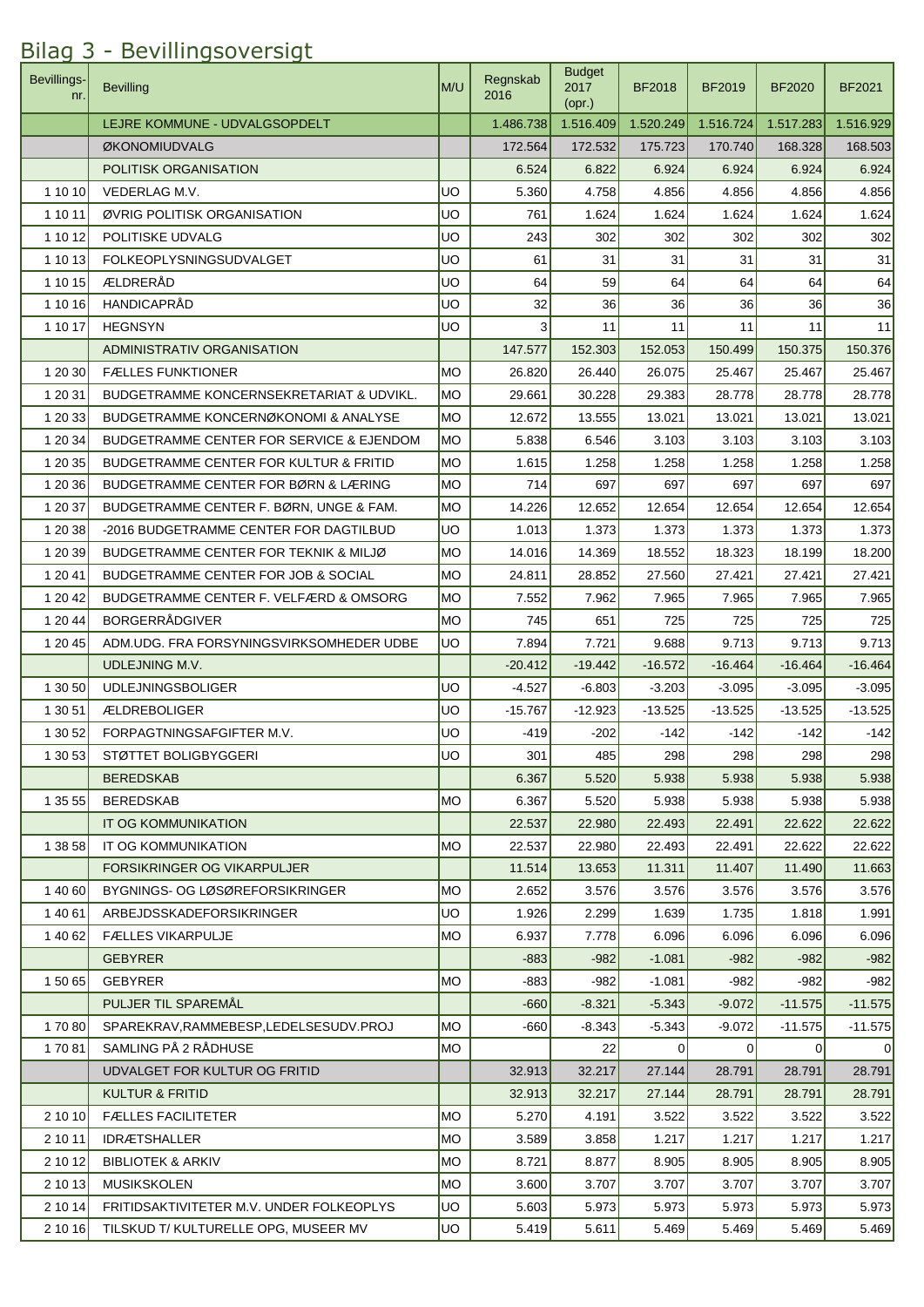## **Bevillings** nr. Bevilling M/U Regnskab (M/U Regnskab M/U Regnskab M/U Regnskab M/U Regnskab M/U Regnskab M/U  $\sim$ 2016 Budget 2017 (opr.) BF2018 BF2019 BF2020 BF2021 2 10 17 EKSTERNE PROJEKTMIDLER MO 1.358 0 -1.647 0 0 0 0 UDVALGET FOR BØRN OG UNGDOM 480.145 480.610 470.702 468.755 466.784 467.485 SKOLETILBUD 286.415 289.091 281.702 277.446 272.548 270.046 3 10 10 FÆLLES UDGIFTER OG INDTÆGTER UDGIFTER 10.724 UDGIFTER 25.495 22.507 18.189 13.226 10.724 3 10 11 FORÆLDREBETALING SFO UO -25.576 -26.547 -26.172 -26.172 -26.172 -26.172 3 10 12 FRIPLADSER, SØSKENDERABAR M.V. UO 8.787 9.722 9.593 9.593 9.593 9.593 3 10 13 BET TIL/FRA STAT OG KOMMUNER SKOLER OG S UO | 34.576 37.233 37.543 37.605 37.605 37.605 37.605 3 10 14 ALLERSLEV SKOLE MO 38.191 37.020 35.628 35.628 35.628 35.628 3 10 15 BRAMSNÆSVIG SKOLE MO 26.196 26.073 25.093 25.093 25.093 25.093 3 10 16 HVALSØ SKOLE MO 42.540 41.619 38.939 38.939 38.939 38.939 3 10 17 KIRKE SAABY SKOLE MO 22.178 20.188 20.204 20.204 20.204 20.204 3 10 18 KIRKE HYLLINGE SKOLE MO 26.162 26.162 25.401 25.962 25.962 26.027 26.027 3 10 19 OSTED SKOLE MO 18.025 18.615 17.416 17.416 17.416 17.416 3 10 20 TRÆLLERUP SKOLE MO 20.530 20.902 19.108 19.108 19.108 19.108 19.108 19.108 3 10 21 FIRKLØVERSKOLEN MO 18.400 18.684 18.297 18.297 18.297 18.297 3 10 22 UNGDOMSSKOLEN MO 5.302 5.141 7.667 7.667 7.667 7.667 3 10 23 SPECIALUNDERVISNING M.V. UO 33.161 29.546 29.915 29.915 29.915 29.915 BØRN, UNGE OG FAMILIE 94.587 90.301 90.346 90.419 90.516 90.634 3 20 30 FÆLLESUDG. + KOMPENSATION LØN/MERUDG UO 6.404 7.140 6.590 6.590 6.590 6.590 3 20 31 STØTTEPÆDAGOGER SKOLER OG DAGINST. UO 5.766 7.031 7.031 7.031 7.031 7.031 3 20 32 SÆRLIGE TILBUD UO 56.648 49.243 50.369 50.369 50.369 50.369 3 20 34 PÆDAGOGISK PSYKOLOGISK RÅDGIVNING MO 10.167 10.685 10.628 10.628 10.628 10.628 10.628 3 20 35 FAMILIEHUSET MO 3.847 4.263 4.263 4.263 4.263 4.263 3 20 36 SUNDHEDSPLEJEN MO | 3.465 3.496 3.210 3.210 3.210 3.210 3.210 3 20 37 TANDPLEJEN MO 8.289 8.442 8.255 8.328 8.424 8.542 DAGTILBUD 99.143 101.218 98.654 100.890 103.720 106.805 3 30 40 FÆLLESUDGIFTER DAGTILBUD M.V. UO 4.757 4.218 5.575 6.030 6.030 6.030 3 30 41 TILSKUDSORDNINGER OG DEMOGRAFI UO 23.541 21.861 24.509 27.397 30.497 34.208 3 30 42 FORÆLDREBETALING DAGTILBUD  $\vert$ UO  $\vert$  -27.692 -29.979 -28.654 -28.146 -28.034 -27.709 3 30 43 FRIPLADSER, SØSKENDETILSKUD M.V. UO 7.005 7.851 7.774 7.633 7.601 7.511 3 30 45 DAGPLEJEN MO 24.134 28.454 21.009 20.629 20.465 20.305 3 30 49 OMRÅDE A MO 28.468 28.468 28.386 28.596 28.196 28.116 27.821 3 30 50 OMRÅDE C MO 12.727 12.827 12.696 12.505 12.464 12.340 3 30 52 OMRÅDE B MO 22.425 22.425 22.425 22.4425 22.499 22.431 22.199 3 30 60 SELVEJENDE INSTITUTIONER MO MO 4.771 5.175 4.201 4.147 4.150 4.099 UDVALGET FOR TEKNIK OG MILJØ **113.125 116.102 116.102 116.193** 112.912 113.125 113.125 TEKNIK & MILJØ 4.147 3.802 4.112 4.112 4.112 4.112 4 10 10 NATUR, MILJØ OG PLAN MO NEW SALLEY MO NEW SALLEY SALLEY SALLEY SALLEY SALLEY SALLEY SALLEY SALLEY SALL 4 10 11 IT-FAGSYSTEMER (GIS) MO 447 567 937 937 937 937 4 10 12 BYFORNYELSE MO 15 114 114 114 114 114 4 10 14 GEBYRER 130 VEJE & TRAFIK 62.176 62.000 1 0 4 52.890 66.695 62.830 62.830 62.176 62.176 62.177 4 20 20 GRØNNE AREALER MO 3.537 6.537 5.537 5.537 5.537 5.537 5.537 5.537 5.537 5.537 5.537 5.537 5.537 5.537 5.537 5.537 5.537 5.537 5.537 5.537 5.537 5.537 5.537 5.537 5.537 5.537 5.537 5.537 5.537 5.537 5.537 5.537 5.53 4 20 21 MATERIELGÅRDEN MO MO MO 6.443 11.633 7.609 7.609 7.607 7.607 7.607 4 20 22 VEJVEDLIGEHOLDELSE MO 17.548 20.296 11.566 11.566 11.566 11.566 4 20 23 VINTERVEDLIGEHOLDELSE MO MO 5.967 5.790 5.856 5.856 5.856 5.856 5.856 4 20 24 KOLLEKTIV TRAFIK **WE CONTENT ASSESSED ASSESSED AT A 24.630** 24.630 24.307 23.439 23.654 23.654 4 20 26 VEJBELYSNING & VEJAFVANDINGSBIDRAG MO MO 7.956 7.956 7.956 7.956 7.956 7.956 FORSYNINGSVIRKSOMHED 1.603 2.430 669 -1.744 -1.744 -1.744 4 25 27 RENOVATION UO 1.882 3.357 633 -1.655 -1.655 -1.655

## Bilag 3 - Bevillingsoversigt